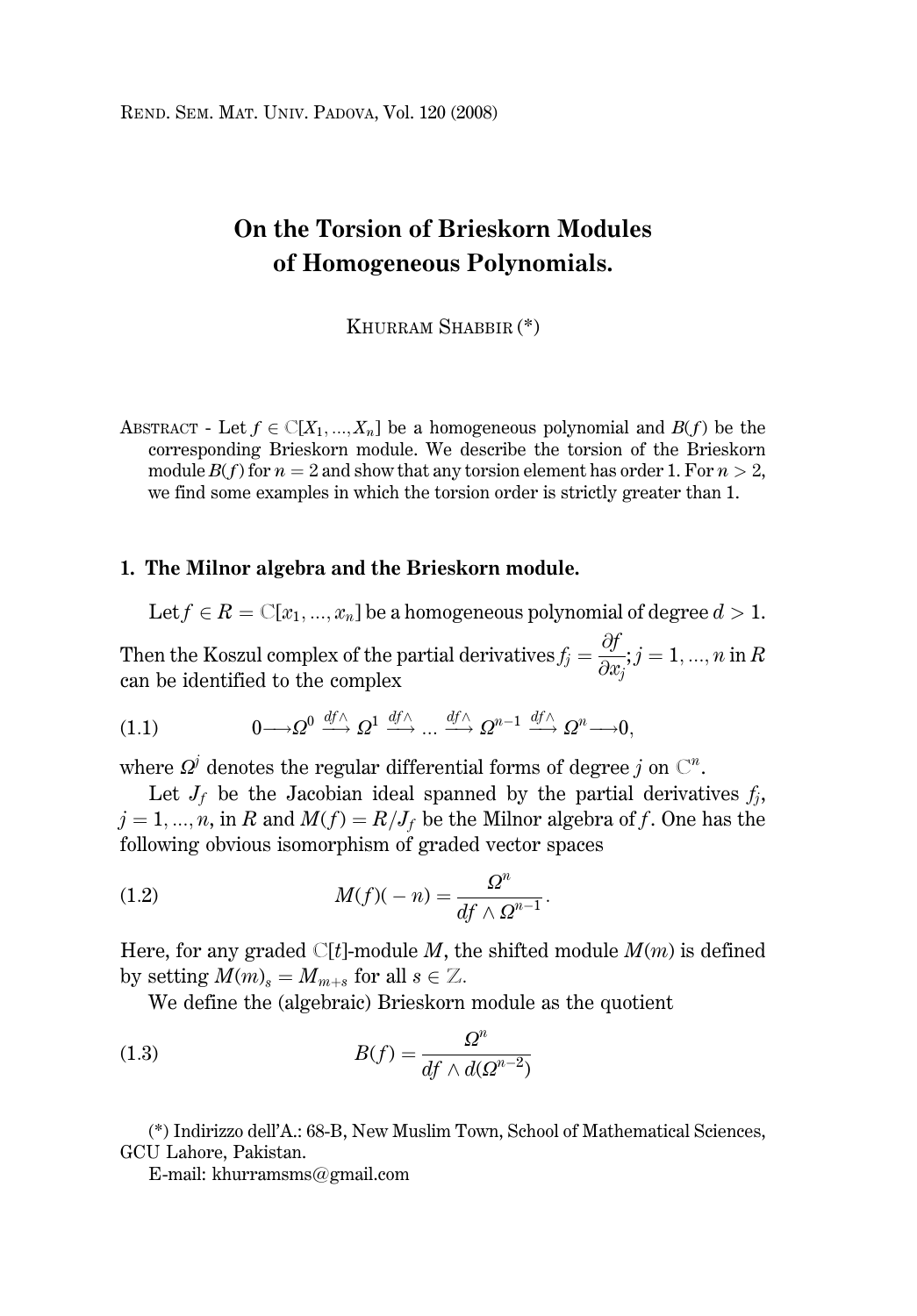in analogy with the (analytic) local situation considered in [3], see also [11]. as well as the submodule

(1.4) 
$$
C(f) = \frac{df \wedge Q^{n-1}}{df \wedge d(Q^{n-2})}.
$$

These modules are modules over the ring  $\mathbb{C}[t]$  and the multiplication by t is given by multiplying by the polynomial f. Sometimes  $B(f)$  is denoted by  $G_f^{(0)}$ and  $C(f)$  by  $G_f^{(-1)}$ , see [2], [6].

One has the following basic relation between the Milnor algebra and the Brieskorn module, see [7], Prop. 1.6.

PROPOSITION 1.1.

$$
df \wedge \Omega^{n-1} = df \wedge d(\Omega^{n-2}) + f \cdot \Omega^n.
$$

In particular

$$
B(f)/f.B(f) \simeq M(f)(-n).
$$

Let  $B(f)_{\text{tors}}$  be the submodule of C[t]-torsion elements in  $B(f)$  and define the reduced Brieskorn module  $\overline{B}(f) = B(f)/B(f)_{\text{tors}}$ .

REMARK 1.2. The reduced Brieskorn module  $\overline{B}(f)$  is known to be a free C[t]-module of rank  $b_{n-1}(F)$ , where  $F = \{x \in \mathbb{C}^n | f(x) = 1\}$  is the affine Milnor fiber of  $f$ . Indeed, it follows from the section  $(1.8)$  in [7] that one has a canonical isomorphism  $\oplus_{i=0,d-1} \overline{B}(f)_{ad+i} = H^{n-1}(F,\mathbb{C})$  for any  $q \geq n$ . If we assume the C[t]-basis of  $\overline{B}(f)$  to be formed by homogeneous elements (which is always possible), each basis element will contribute by 1 to the dimension of  $\oplus_{j=0,d-1} \overline{B}(f)_{qd+j}$  for q large enough.

Moreover, it exists an integer  $N > 0$  such that  $t^N B(f)_{\text{tors}} = 0$ , see [7], Remark 1.7. The least N satisfying this condition is called the *torsion order* of f and is denoted by  $N(f)$ .

REMARK 1.3. As noted in [7], Remark 1.7, there is a slight difference between the Brieskorn module defined above and the Brieskorn module considered by Barlet and Saito in [1]. In fact, the latter one is defined to be the *n*-th cohomology group  $H^n(\mathcal{A}_f^*)$ , where  $\mathcal{A}_f^j = \ker(df \wedge : \Omega^j \to \Omega^{j+1})$  and the differential  $d_f: \mathcal{A}_f^j \to \mathcal{A}_f^{j+1}$  is induced by the exterior differential  $d: \Omega^j \to \Omega^{j+1}$ . Since  $df \wedge d(\Omega^{n-2}) \subset d_f(\mathcal{A}_f^{n-1})$ , one has an epimorphism

$$
B(f) \to H^n(\mathcal{A}_f^*),
$$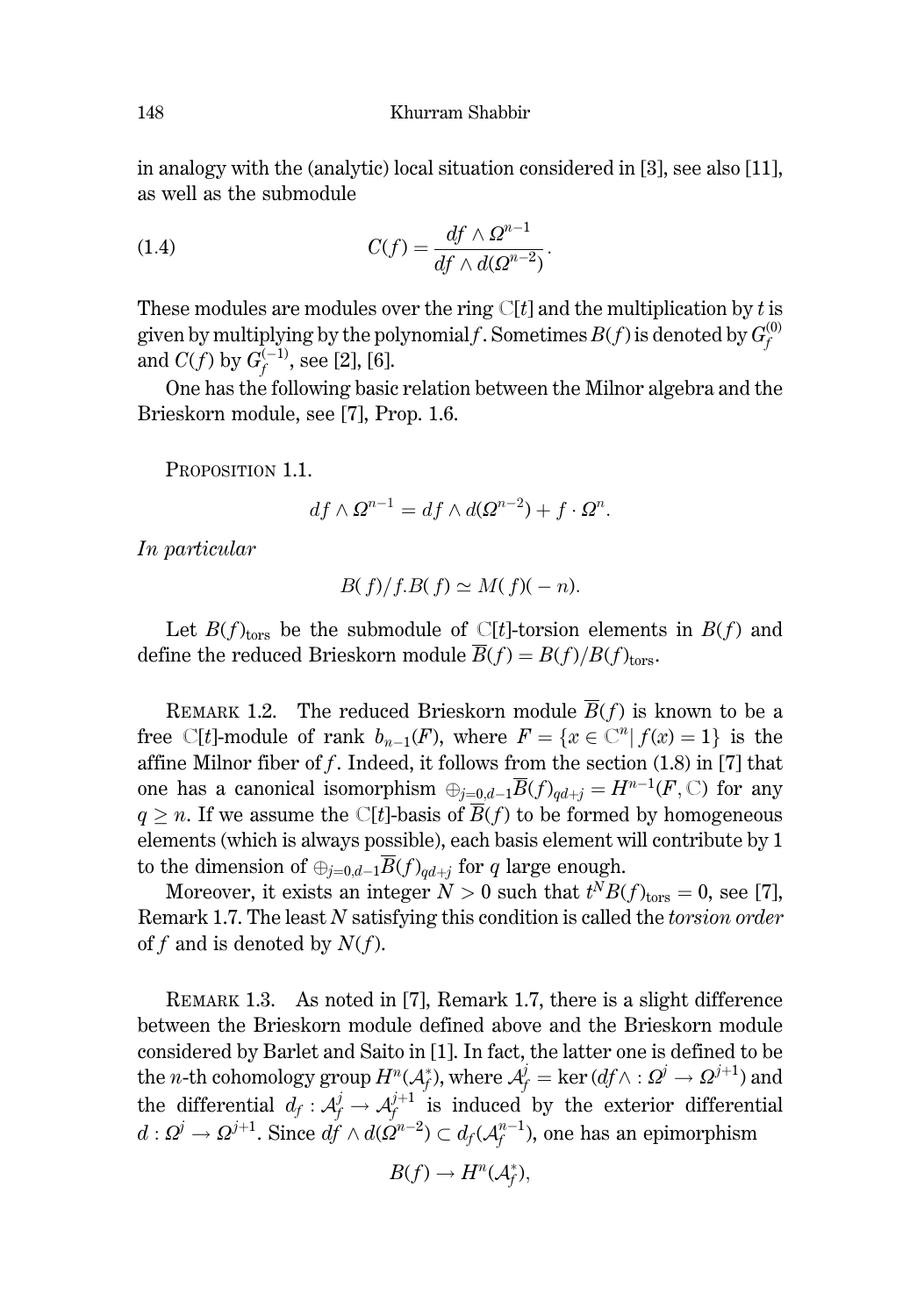(note that the direction of this arrow is misstated in [7], Remark 1.7). Moreover, when  $n = 2$ , it follows from Proposition 3.7 in [1] that  $H^2(\mathcal{A}_{\epsilon}^*)$ is torsion-free. Our results in section 2 show that the torsion module  $B(f)_{\text{tors}}$  can even be not of finite type in this setting, and hence the above epimorphism is far away from an isomorphism in general.

DEFINITION 1.4. For  $b \in B(f)$ , we say that b is t-torsion of order  $k_b \geq 1$  if  $t^{k_b} \cdot b = 0$  and  $t^{k_b-1} \cdot b \neq 0$ .

It is clear that such a torsion order  $k_b$  divides the torsion order  $N(f)$  of f, since  $t^{N(f)} \cdot b = 0$  and that  $N(f)$  is the G.C.D. of all the t-torsion orders  $k_b$ for  $b \in B(f)$  a torsion element.

## 1.5. The case of an isolated singularity.

Assume that  $f \in \mathbb{C}[x_1, ..., x_n]$  is a homogeneous polynomial having an isolated singularity at the origin of  $\mathbb{C}^n$ . Then the dimension of the Milnor algebra  $M(f)$  (as a C-vector space) is the Milnor number of f at the origin, denoted by  $\mu(f)$ . One has in this case  $\mu(f) = b_{n-1}(F)$ , see for instance [5]. In this case, the structure of the module  $B(f)$  is as simple as possible.

The  $\mathbb{C}[t]$ -module  $B(f)$  is free of rank  $\mu(f)$ . PROPOSITION 1.6.

PROOF. Indeed, a homogeneous polynomial  $f$  having an isolated singularity at the origin induces a tame mapping  $f: \mathbb{C}^n \to \mathbb{C}$ , to which the results in [6], [12] and [13] apply. Indeed, the Gauss-Manin system  $G_f$  of f, which is an  $A_1 = \mathbb{C}[t] \langle \partial_t \rangle$ -module, contains a  $\mathbb{C}[t]$ -submodule  $G_f^{(0)}$ , which is known to be free of finite type for a tame polynomial, see for instance Remark 3.3 in [6]. As we have already mentionned above,  $G_f^{(0)} = B(f)$ .  $\Box$ 

COROLLARY 1.7. There is an isomorphism

$$
B(f)(n) = M(f) \otimes_{\mathbb{C}} \mathbb{C}[t]
$$

of graded modules over the graded ring  $\mathbb{C}[t]$ . In particular, one has, at the level of the associated Poincaré series, the following equality.

$$
P_{B(f)}(t) = P_{M(f)}(t) \cdot \frac{t^n}{1-t} = \frac{t^n \cdot (1-t^{d-1})^n}{(1-t)^{n+1}}
$$

EXAMPLE 1.8. For  $n = 3$ , take  $f(x, y, z) = x^3 + y^3 + z^3$ . Then a C-basis of  $M(f)$  is given by 1, x, y, z, xy, yz, xz, xyz. The same 8 monomials form a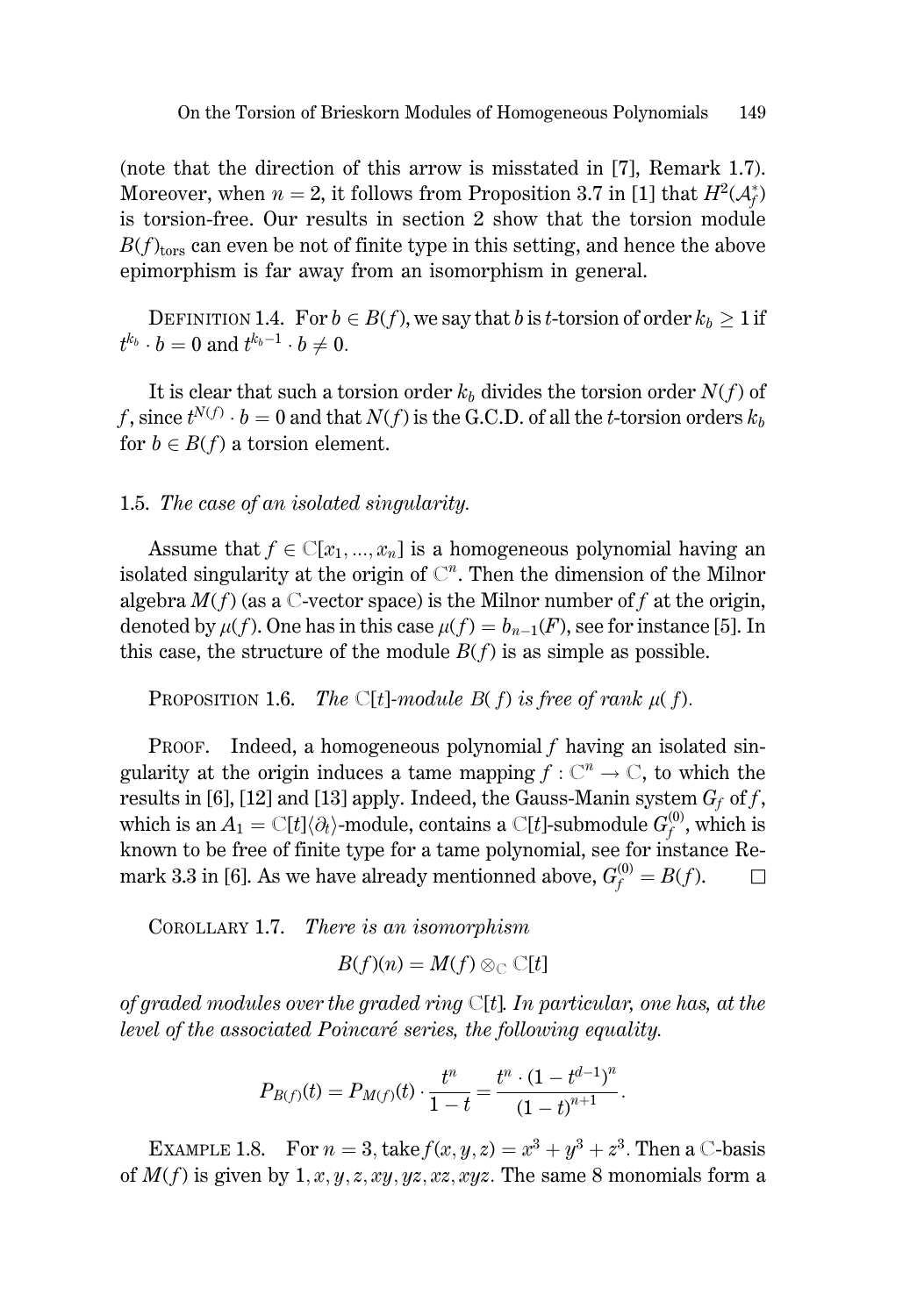basis of  $B(f)$  as a free C[t]-module. In this case

$$
P_{B(f)}(t) = \frac{t^3(1-t^2)^3}{(1-t)^4} = t^3 + 4t^4 + 7t^5 + 8t^6 + 8t^7 + 8t^8 + \cdots
$$

COROLLARY 1.9. The C[t]-module  $B(f)$  is torsion free if and only if 0 is an isolated singularity of the homogeneous polynomial f.

PROOF. If 0 is not an isolated singularity, then the Milnor algebra  $M(f)$  is an infinite dimensional C-vector space. The isomorphism in Proposition 1.1 implies that in this case  $B(f)$  is not finitely generated over  $C[t]$ . By Remark 1.2, it follows that the canonical projection

$$
B(f) \to \overline{B}(f)
$$

is not an isomorphism, hence  $B(f)_{tors} \neq 0$ .

Proposition 1.1 implies that  $f \cdot B(f) = C(f)$ , which in turn yields the following.

COROLLARY 1.10. Assume that  $0$  is not an isolated singularity of the homogeneous polynomial f. Then  $N(f) = 1$  if and only if the C[t]-module  $C(f)$  is torsion free.

**PROOF.** Let  $b \in B(f)_{tors}$  be a non-zero element, which exists by our assumption. By Remark 1.2, it follows that  $b$  is  $t$ -torsion, say of order  $k$ . If  $k > 1$ , then

$$
0=t^k\cdot b=t^{k-1}\cdot (tb).
$$

By Proposition 1.1, we know that  $t \cdot b \in C(f)$ . If  $C(f)$  is torsion free, we get that  $t \cdot b = 0$  in  $C(f)$ , i.e.  $t \cdot b = 0$  in  $B(f)$ , a contradiction. Hence  $k = 1$  for any  $b \in B(f)_{tors}$ , in other words  $N(f) = 1$ .  $\Box$ 

#### 2. The case  $n=2$ .

In this section we suppose that  $f \in \mathbb{C}[x, y]$  is a homogeneous polynomial of degree  $d > 1$ , which is not the power  $q^r$  of some other polynomial  $g \in \mathbb{C}[x, y]$  for some  $r > 1$ . This condition is equivalent to asking the Milnor fiber  $F$  of  $f$  to be connected and such polynomials are sometimes called *primitive.* For more on this, see [8], final Remark, part (I).

 $\Box$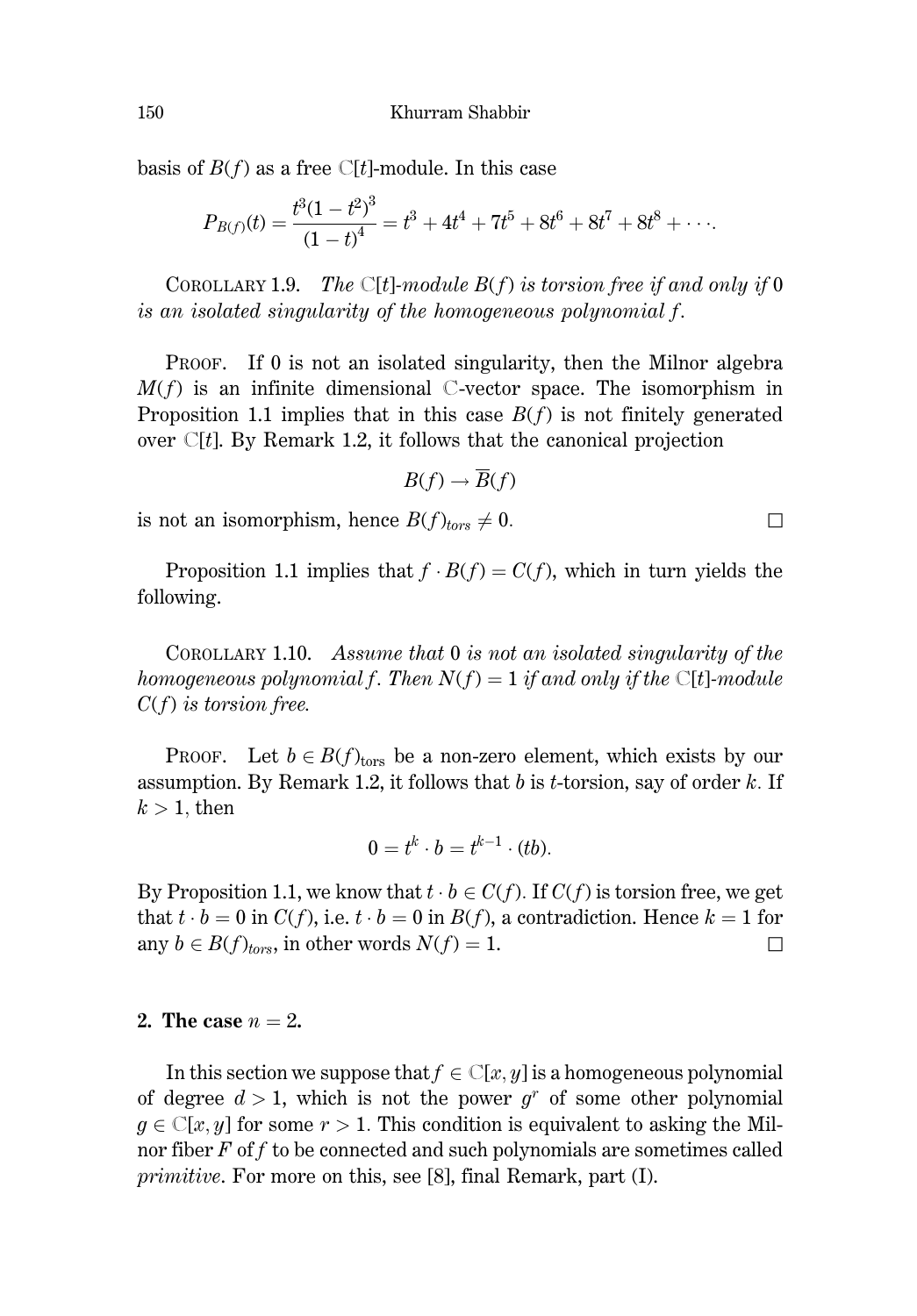On the Torsion of Brieskorn Modules of Homogeneous Polynomials 151

**PROPOSITION 2.1.** The submodule  $C(f)$  is a free  $C[t]$ -module of rank  $b_1(F)$ .

**PROOF.** The fact the  $C(f)$  is torsion free follows from Proposition 7. (ii) in [2]. Indeed, it is shown there that the localization morphism

$$
\ell:C(f)\to C(f)\otimes_{{\mathbb C}[t]}{\mathbb C}[t,t^{-1}]
$$

is injective, which is clearly equivalent to the fact that there are no t-torsion elements.

For the second claim, note that the composition of the inclusion  $C(f) \to B(f)$  and the canonical projection  $B(f) \to \overline{B}(f)$  gives rise to an embedding of  $C(f)$  into  $\overline{B}(f)$  whose image is exactly  $t \cdot \overline{B}(f)$  (use again Proposition 1.1 and the fact that  $C(f)$  is torsion free). Since  $C[t]$  is a principal ideal domain, the claim follows from the structure theorem of submodules of free modules of finite rank over such rings.  $\Box$ 

Corollary 1.10 implies the following:

COROLLARY 2.2. If  $f \in \mathbb{C}[x, y]$  is a homogeneous polynomial with a non-isolated singularity at the origin, then  $N(f) = 1$ .

The above Corollary can be restated by saying that

$$
0 \to B(f)_{\text{tors}} \to B(f) \stackrel{t}{\to} C(f) \to 0
$$

is an exact sequence of graded  $\mathbb{C}[t]$ -modules. We get thus an isomorphism of graded  $\mathbb{C}[t]$ -modules

$$
\overline{B}(f)(-d) \simeq C(f).
$$

EXAMPLE 2.3. Let  $f = x^p y^q$  with  $(p, q) = 1$ . In order to compute the torsion of the Brieskorn module  $B(f)$ , we start by finding C-vector space monomial bases for  $\frac{B(f)}{C(f)} \simeq M(f)$  (up-to a shift in gradings) and  $C(f)$ . Note that the Jacobian ideal is given by

$$
J_f = \langle x^{p-1}y^q, x^py^{q-1} \rangle = x^{p-1} \cdot y^{q-1} \langle x, y \rangle.
$$

It follows that  $\frac{B(f)}{C(f)} \simeq \frac{S}{J_f}$  is an infinite dimensional C-vector space with a monomial basis given by  $x^a y^b$  with  $a \leq p-2$  or  $b \leq q-2$  or  $(a, b) =$  $=(p-1,q-1).$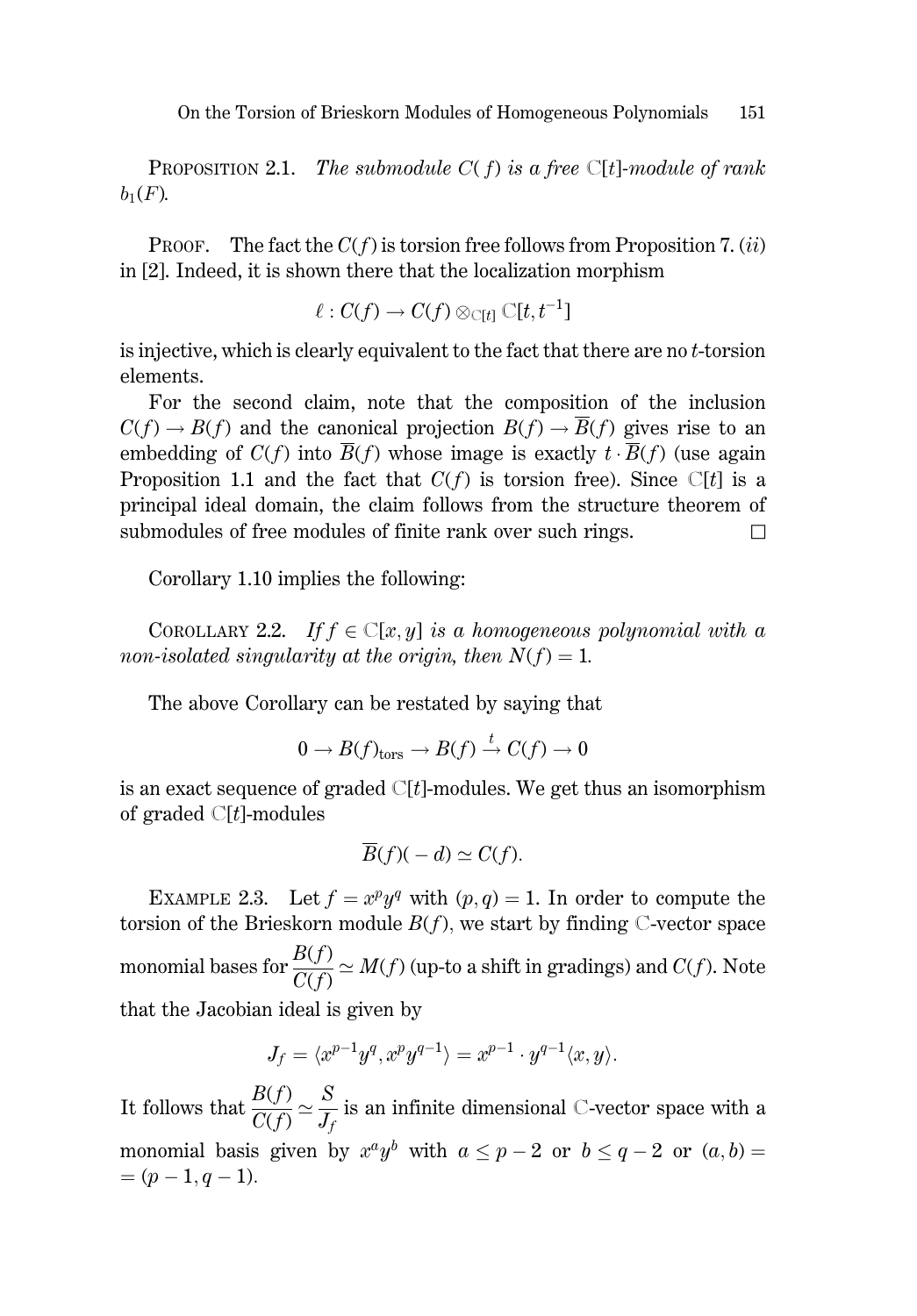Khurram Shabbir

We have to compute  $df \wedge d\Omega^0 = \{df \wedge dq\}$ , where q is a polynomial function on  $\mathbb{C}^2$ . Since we are working with homogeneous polynomials, it is enough to work with one monomial, say  $(x^a y^b)$ , at a time. We have

$$
df \wedge d(x^{a}y^{b}) = (pb - qa)x^{a+p-1}y^{b+q-1}dx \wedge dy.
$$

Since

$$
C(f) = \frac{J_f \cdot \Omega^2}{df \wedge d\Omega^0} = \frac{x^{p-1}y^{q-1} \langle x, y \rangle \Omega^2}{df \wedge d\Omega^0},
$$

a system of generators of the C-vector space  $C(f)$  is given by the classes of the elements  $w \in x^{p-1}y^{q-1}\langle x, y \rangle \Omega^2$ , which do not belong to  $df \wedge d\Omega^0$ . To find them, it is enough to look at monomial differential forms i.e.  $x^{\alpha}y^{\beta}dx \wedge du$ with  $\alpha \geq p-1$ ,  $\beta \geq q-1$  and  $\alpha + \beta \geq p+q-1$ .

So, if  $a+p-1=\alpha$ ,  $b+q-1=\beta$  and  $pb-qa\neq 0$ , then

$$
df \wedge d\left(\frac{x^a y^b}{pb-aq}\right) = x^{\alpha} y^{\beta} dx \wedge dy.
$$

Hence, the only elements  $x^{\alpha}y^{\beta}dx \wedge dy$  which are not in  $df \wedge d\Omega^{0}$  are  $x^{a+p-1}y^{b+q-1}dx \wedge dy$ , where  $pb = qa$ , i.e.  $a = kp$ ,  $b = kq$  for some  $k \ge 0$ . It follows that  $C(f)$ , as a C-vector space, has a basis given by  $x^{(k+1)p-1}y^{(k+1)q-1}$ where  $k > 0$ , which can be written as

$$
C(f) = \mathbb{C}[t] \cdot x^{2p-1} y^{2q-1} dx \wedge dy
$$

i.e.  $C(f)$  is a free C[t]-module of rank 1.

Moreover, the corresponding monomial basis as a C-vector space for the Brieskorn module  $B(f)$  is given by  $x^a y^b dx \wedge dy$  with  $a \leq p-2$  or  $b \leq q-2$  or  $a = (k+1)p-1, b = (k+1)q-1$  for some  $k \geq 0$ .

With respect to this basis,  $B(f)_{\text{tors}}$  is the linear span of  $x^a y^b dx \wedge dy$  with  $a \leq p-2$  or  $b \leq q-2$ . Indeed our computation above shows that

$$
df \wedge d(x^{a+1}y^{b+1}) = (p(b+1) - q(a+1))f \cdot w
$$

i.e.  $tw = 0$  if the coefficient  $p(b + 1) - q(a + 1)$  is non-zero.

It follows that

$$
\overline{B}(f) = \mathbb{C}[t] \cdot [x^{p-1}y^{q-1}dx \wedge dy],
$$

a free  $\mathbb{C}[t]$ -module of rank 1.

It remains to explain why  $b_1(F) = 1$ , where  $F = \{(x, y) \in \mathbb{C}^2; x^p y^q = 1\}$ . Consider the covering

$$
\mathbb{Z}_q \,{\hookrightarrow}\, F \stackrel{\phi}{\rightarrow} \mathbb{C}^*
$$

where  $\phi$  maps  $(x, y)$  to x.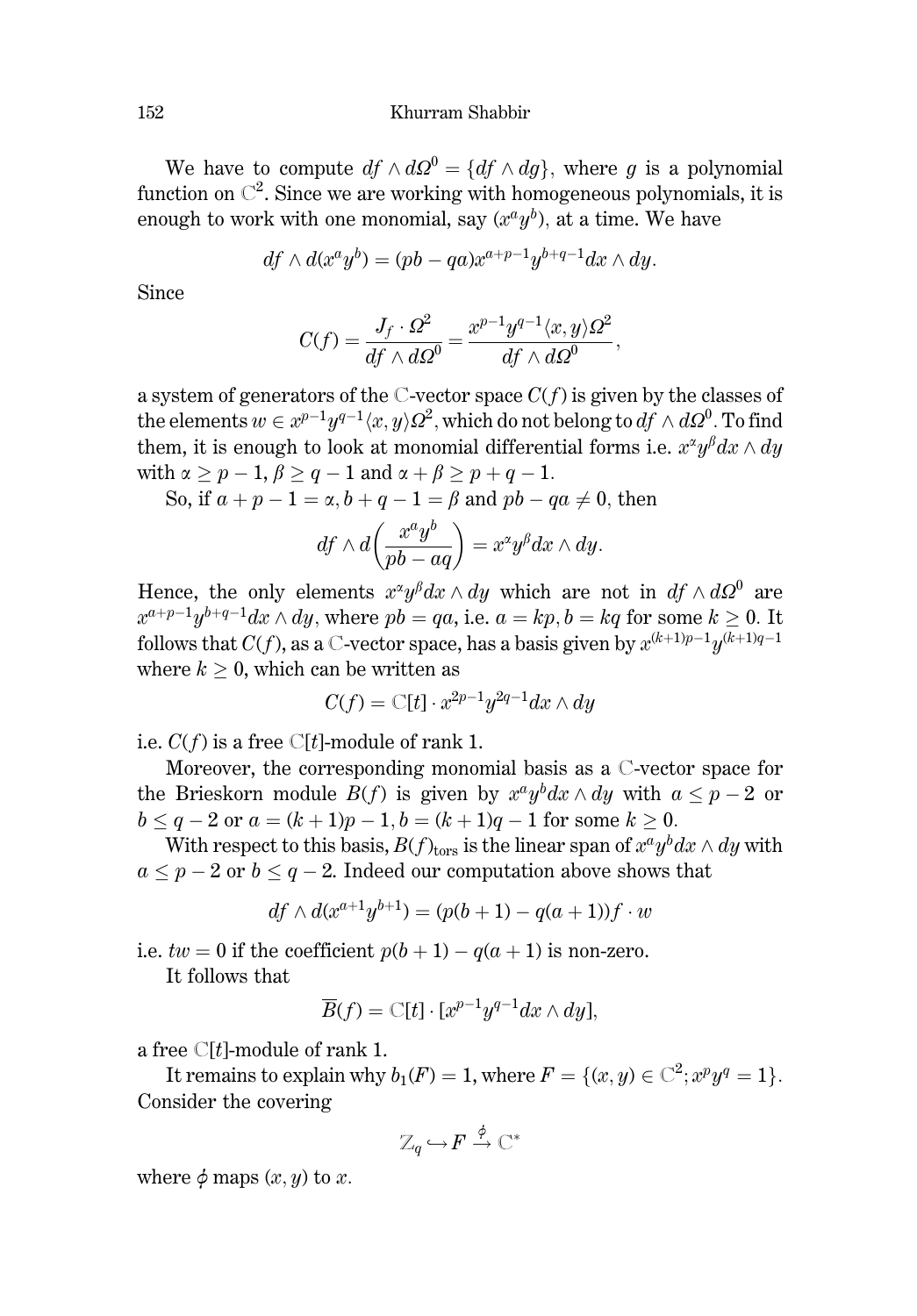Now a covering vields an exact sequence (see for instance [10], page 376).

$$
0 \hookrightarrow \pi_1(F, (x_0, y_0)) \stackrel{\varphi_{\#}}{\rightarrow} \pi_1(\mathbb{C}^*, x_0) \longrightarrow \pi_0(\mathbb{Z}_q, (x_0, y_0)) = \mathbb{Z}_q \longrightarrow 0.
$$

Hence  $\pi_1(F) \simeq \mathbb{Z}$ , which shows that the first Betti number  $b_1(F)$  is 1.

#### 3. Eigenvalues of the monodromy and torsion of Brieskorn modules.

Any homogeneous polynomial  $f \in \mathbb{C}[x_1, ..., x_n]$  induces a locally trivial fibration  $f: \mathbb{C}^n \setminus f^{-1}(0) \to \mathbb{C}^*$ , with fiber F and semisimple monodromy operators

$$
T_f^k: H^k(F, \mathbb{C}) \to H^k(F, \mathbb{C})
$$

for  $k = 0, ..., n - 1$ . The eigenvalues of  $T_f$  are d-roots of unity, where d is the degree of f, and for each such eigenvalue  $\lambda$  we denote by  $H^*(F, \mathbb{C})_\lambda$  the corresponding eigenspace.

According to [7], see the discussion just before Remark 1.9, one has for  $q < n$  an inclusion

$$
t^{n-q} : \overline{B}(f)_{qd-j} \to \overline{B}(f)_{nd-j}
$$

and, for  $q \geq n$ , an identification

$$
\overline{B}(f)_{qd-j} = H^{n-1}(F, \mathbb{C})_{\lambda},
$$

where  $\lambda = \exp\left(\frac{2\pi j \sqrt{-1}}{d}\right)$ , with  $j = 0, 1, ..., d - 1$ . Let  $\omega_n = dx_1 \wedge ... \wedge dx_n$ and note that  $[\omega_n] \in \overline{B}(f)_{qd-j}$  for some q if and only if  $n - j$  is divisible by d. This yields the following, see [7], Corollary 1.10.

COROLLARY 3.1. Assume that  $\lambda = \exp\left(\frac{2\pi n \sqrt{-1}}{d}\right)$  is not an eigenvalue of the monodromy operator  $T_f$  acting on  $H^{n-1}(F, \mathbb{C})$ . Then  $[\omega_n]$  is a non-zero torsion element in  $B(f)$ .

Here are some examples of torsion elements in  $B(f)$  obtained using this approach, and having torsion order  $N(f) > 1$ .

EXAMPLE 3.2. Let  $f = x^3 + y^2z$ ,  $n = 3$ ,  $d = 3$ ,  $j = 0$  (this defines a cuspidal cubic curve C in  $\mathbb{P}^2$ ). In this case  $\lambda = 1$  is not an eigenvalue of the monodromy acting on  $H^2(F, \mathbb{C})$ . Indeed, one has  $H^2(F, \mathbb{C})_1$  =  $=H^2(U,\mathbb{C})=0$ . Here  $U=\mathbb{P}^2\setminus\mathcal{C}$  and the last vanishing comes from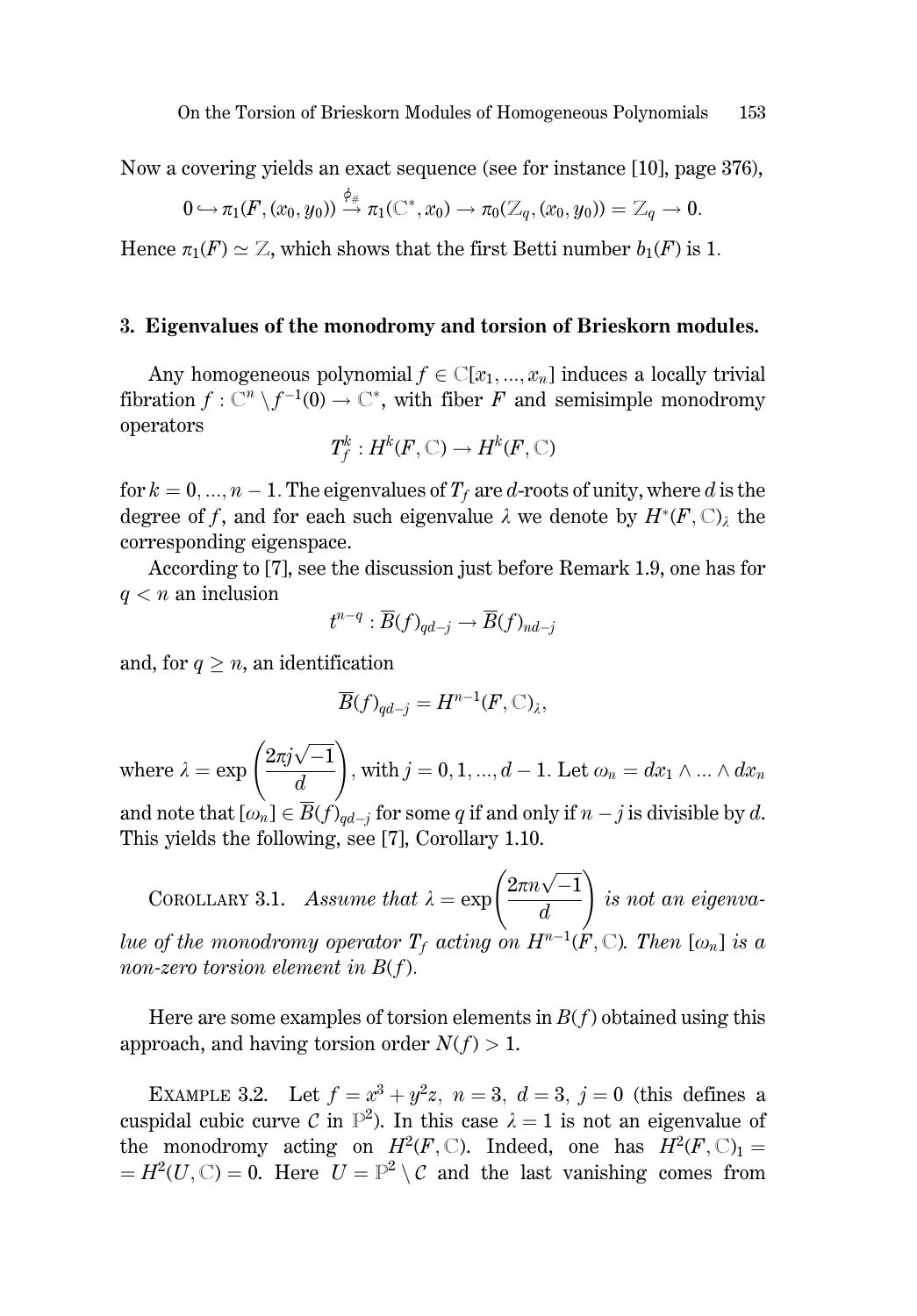the following obvious equalities:  $b_0(U) = 1$ ,  $b_1(U) = 0$  and  $\gamma(U) =$  $=\gamma(\mathbb{P}^2)-\gamma(\mathcal{C})=3-2=1$  as C is homeomorphic to a sphere  $S^2$ .

For  $w = dx \wedge dy \wedge dz$ , to find the value of k such that  $t^k \cdot [w] = 0$  in  $B(f)$ is equivalent to saying that  $f^k \cdot w \in df \wedge d\Omega^1$ . We have to check for which value of  $k$ , we have solutions of the equation:

$$
f^k \cdot w = \left[3x^2 \left(\frac{\partial R}{\partial y} - \frac{\partial Q}{\partial z}\right) + 2yz \left(\frac{\partial P}{\partial z} - \frac{\partial R}{\partial x}\right) + y^2 \left(\frac{\partial Q}{\partial x} - \frac{\partial P}{\partial y}\right)\right] dx \wedge dy \wedge dz,
$$

where  $P, Q, R \in \mathbb{C}[x, y, z]$  are homogeneous polynomials of degree  $3k - 1$ .

For  $k = 1$ , we get a system of non-homogeneous linear equations in which we have 15 unknowns and 9 equations. Then using the software Mat Lab we compute the rank of the matrix corresponding to the homogeneous system (containing 9 rows and 15 columns) and get 8. On other hand, the rank of the matrix associated to the non-homogeneous system (containing 9 rows and 16 columns) is 9, which show that this system has no solution.

For  $k = 2$ , we get another system of non-homogeneous linear equations containing 60 unknowns and 26 equations. Then using Mat Lab we compute the rank of the matrix corresponding to the homogeneous system (containing 26 rows and 60 columns) and get 26. This time the corresponding non-homogeneous system matrix (containing 26 rows and 61 columns) has also rank 26, which shows that this system of equations has a

solution. An explicit solution for  $k = 2$ , is  $P = \frac{32}{3}(x^3yz)$ ,  $Q = xy^2z^2$  and  $R=\frac{1}{2}(x^4y)$ . Hence [w] has t-torsion order 2 in  $B(f)$ .

The next example shows somehow what happens when  $H^{n-1}(F, \mathbb{C})$   $\neq 0$ .

EXAMPLE 3.3. Let  $f = x^2y^2 + xz^3 + yz^3$ , where  $n = 3$ ,  $d = 4$  and  $j = 3$ . The corresponding curve  $C : f = 0$  in  $\mathbb{P}^2$  has two cusps as singularities. It follows from the study of the plane quartic curves, see [5], p. 130, that  $\pi_1(U) = \mathbb{Z}_4$  and hence  $H^1(F, \mathbb{C}) = 0$ .

Next  $\chi(U) = \chi(\mathbb{P}^2) - \chi(C) = 3 - (2 - 2 \cdot 3 + 2 \cdot 2) = 3$ . The zeta-function of the monodromy operator  $T_f$  looks like

$$
\det(t \cdot Id - T_f^0) \cdot \det(t \cdot Id - T_f^2) = (t^4 - 1)^3
$$

see for instance [5], p. 108. Hence we can not apply Corollary 3.1 to this polynomial to infer that  $[w] = [\omega_3]$  is a torsion element in  $B(f)$ .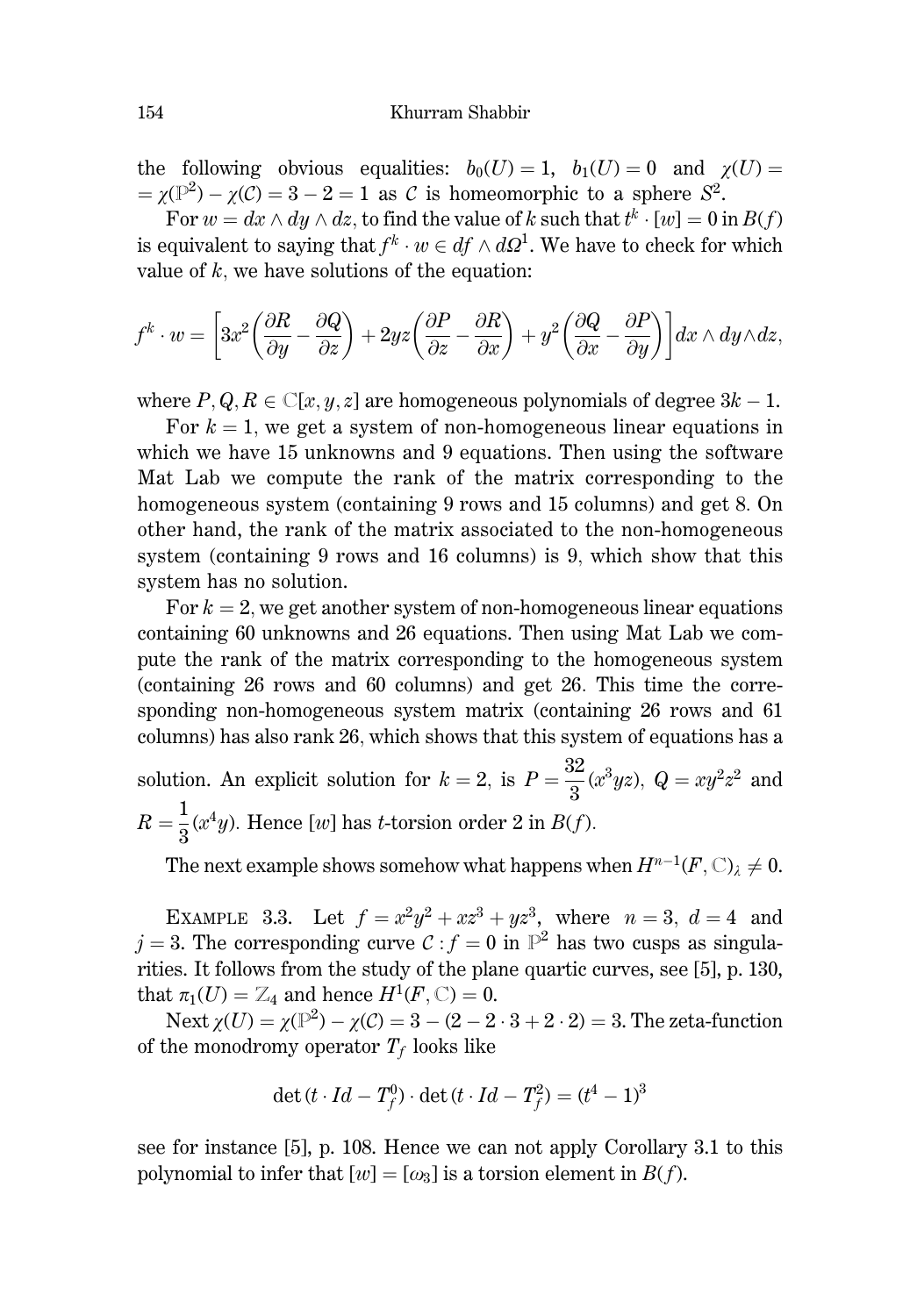However, we can try to find values of  $k$ , for which we have solutions of the equation:

$$
f^{k} \cdot w = \left[ (2xy^{2} + z^{3}) \left( \frac{\partial R}{\partial y} - \frac{\partial Q}{\partial z} \right) + (2x^{2}y + z^{3}) \left( \frac{\partial P}{\partial z} - \frac{\partial R}{\partial x} \right) + (3xz^{2} + 3yz^{2}) \left( \frac{\partial Q}{\partial x} - \frac{\partial P}{\partial y} \right) \right] w
$$

where  $P, Q, R \in \mathbb{C}[x, y, z]$  are homogeneous polynomials of degree  $4k - 2$ .

For  $k = 1$  and  $k = 2$  a similar computation of matrix ranks as above shows that the corresponding systems have no solution. Hence  $[w]$  is either a non-torsion element, or it has *t*-torsion order greater or equal to 3 in  $B(f)$ .

REMARK 3.4. Note that in both examples above the element  $t \cdot [w]$  is a non-zero torsion element in  $C(f)$ . Hence Proposition 2.1 fails for  $n > 2$ . It also shows that in these cases the module  $C(f)$  is not torsion free, compare to Corollary 1.10.

The last example shows that even for rather complicated examples (here the zero set of f is a surface S with non-isolated singularities) one may still have 1 as the *t*-torsion order of  $[\omega_n]$ .

REMARK 3.5. Let  $f = x^2z + y^3 + xyt$ ,  $n = 4$ ,  $d = 3$ ,  $j = 1$  be the equation of a cubic surface S in  $\mathbb{P}^3$ . It follows from [4], Example 4.3, that  $H^3(F, \mathbb{C}) = 0$ . Hence we can apply Corollary 3.1 to this polynomial to infer that  $[w] = [\omega_4]$  is a torsion element in  $B(f)$ .

We have to check for which values of  $k$ , we have solutions of the equation:

$$
f^{k} \cdot w = \left[ (2xz + yt) \left( \frac{\partial S}{\partial t} - \frac{\partial T}{\partial z} + \frac{\partial U}{\partial y} \right) + (3y^{2} + xt) \left( -\frac{\partial Q}{\partial t} + \frac{\partial R}{\partial z} - \frac{\partial U}{\partial x} \right) + x^{2} \left( \frac{\partial P}{\partial t} - \frac{\partial R}{\partial y} + \frac{\partial T}{\partial x} \right) + xy \left( \frac{\partial P}{\partial z} - \frac{\partial Q}{\partial y} - \frac{\partial S}{\partial x} \right) \right] dx \wedge dy \wedge dz \wedge dt,
$$

where  $P, Q, R, S, T, U \in \mathbb{C}[x, y, z, t]$  are homogeneous polynomials of degree  $3k-1$ .

For  $k = 1$ , we get a system of non-homogeneous linear equations in which we have 42 unknowns and 15 equations. Using MatLab we compute